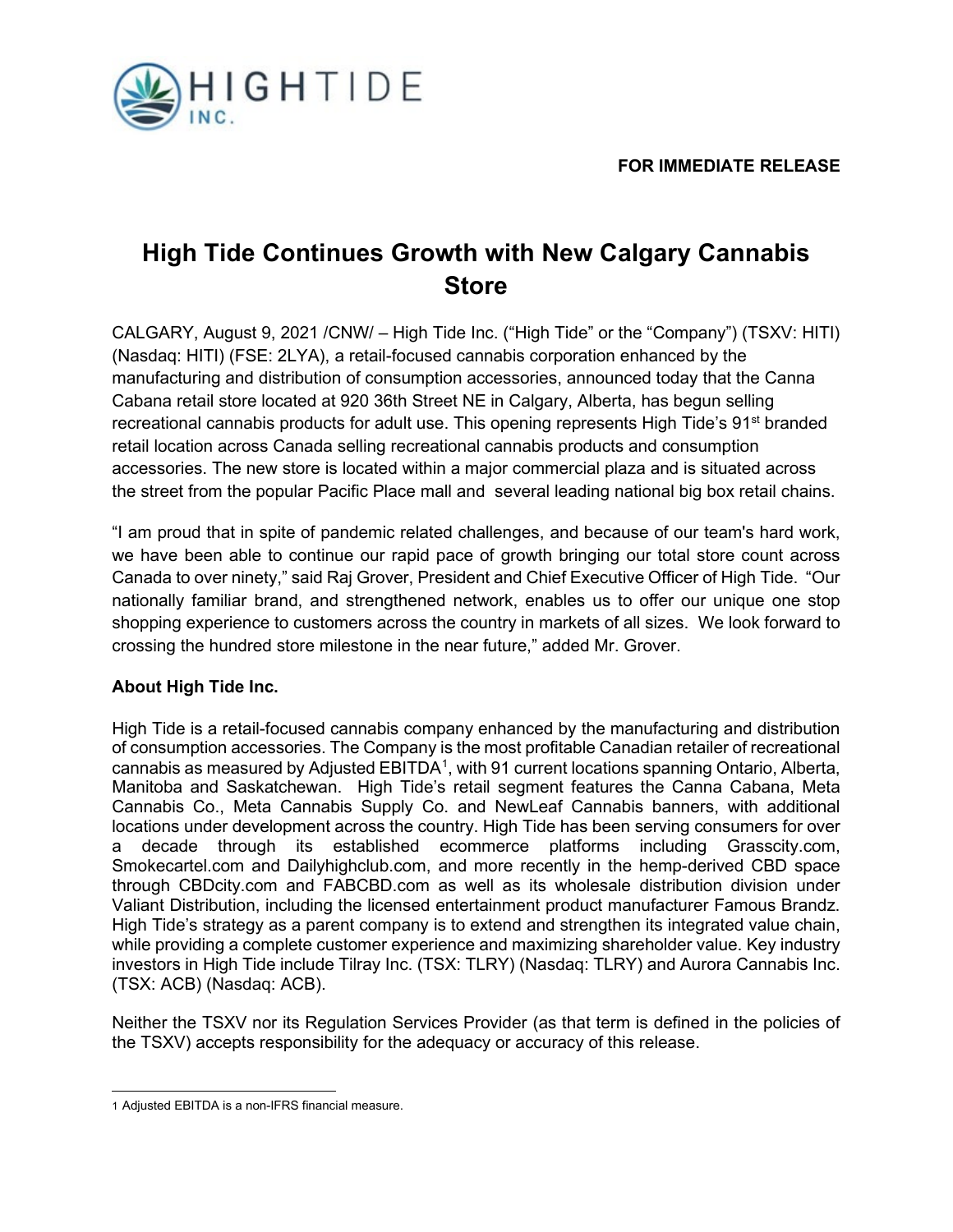

For more information about High Tide Inc., please visit [www.hightideinc.com](https://www.hightideinc.com/) and its profile page on SEDAR at [www.sedar.com.](http://www.sedar.com/)

## **CAUTIONARY NOTE REGARDING FORWARD-LOOKING STATEMENTS**

*Certain statements in this news release are forward-looking information or forward-looking statements. Such information and statements, referred to herein as "forward-looking statements" are made as of the date of this news release or as of the date of the effective date of information described in this news release, as applicable. Forward-looking statements relate to future events or future performance and reflect current estimates, predictions, expectations or beliefs regarding future events. Any statements that express or involve discussions with respect to predictions, expectations, beliefs, plans, projections, objectives, assumptions or future events or performance (generally, forward-looking statements can be identified by use of words such as "outlook", "expects", "intend", "forecasts", "anticipates", "plans", "projects", "estimates", "envisages, "assumes", "needs", "strategy", "goals", "objectives", or variations thereof, or stating that certain actions, events or results "may", "can", "could", "would", "might", or "will" be taken, occur or be achieved, or the negative of any of these terms or similar expressions, and other similar terminology) are not statements of historical fact and may be forward-looking statements.*

*Such forward-looking statements are based on assumptions that may prove to be incorrect, including but not limited to the ability of High Tide to execute on its business plan and that High Tide will receive one or multiple licenses from Alberta Gaming, Liquor & Cannabis, British Columbia's Liquor Distribution Branch, Liquor, Gaming and Cannabis Authority of Manitoba, Alcohol and Gaming Commission of Ontario or the Saskatchewan Liquor and Gaming Authority permitting it to carry on its Canna Cabana Inc. and KushBar Inc. businesses. High Tide considers these assumptions to be reasonable in the circumstances. However, there can be no assurance that any one or more of the government, industry, market, operational or financial targets as set out herein will be achieved. Inherent in the forward-looking statements are known and unknown risks, uncertainties and other factors that could cause actual results, performance or achievements, or industry results, to differ materially from any results, performance or achievements expressed or implied by such forward-looking statements.*

*The forward*‐*looking statements contained herein are current as of the date of this news release. Except as required by law, High Tide does not have any obligation to advise any person if it becomes aware of any inaccuracy in or omission from any forward-looking statement, nor does it intend, or assume any obligation, to update or revise these forward-looking statements to reflect new events or circumstances. Any and all forward-looking statements included in this news release are expressly qualified by this cautionary statement, and except as otherwise indicated, are made as of the date of this news release.*

## **CONTACT INFORMATION**

Vahan Ajamian Capital Markets Advisor